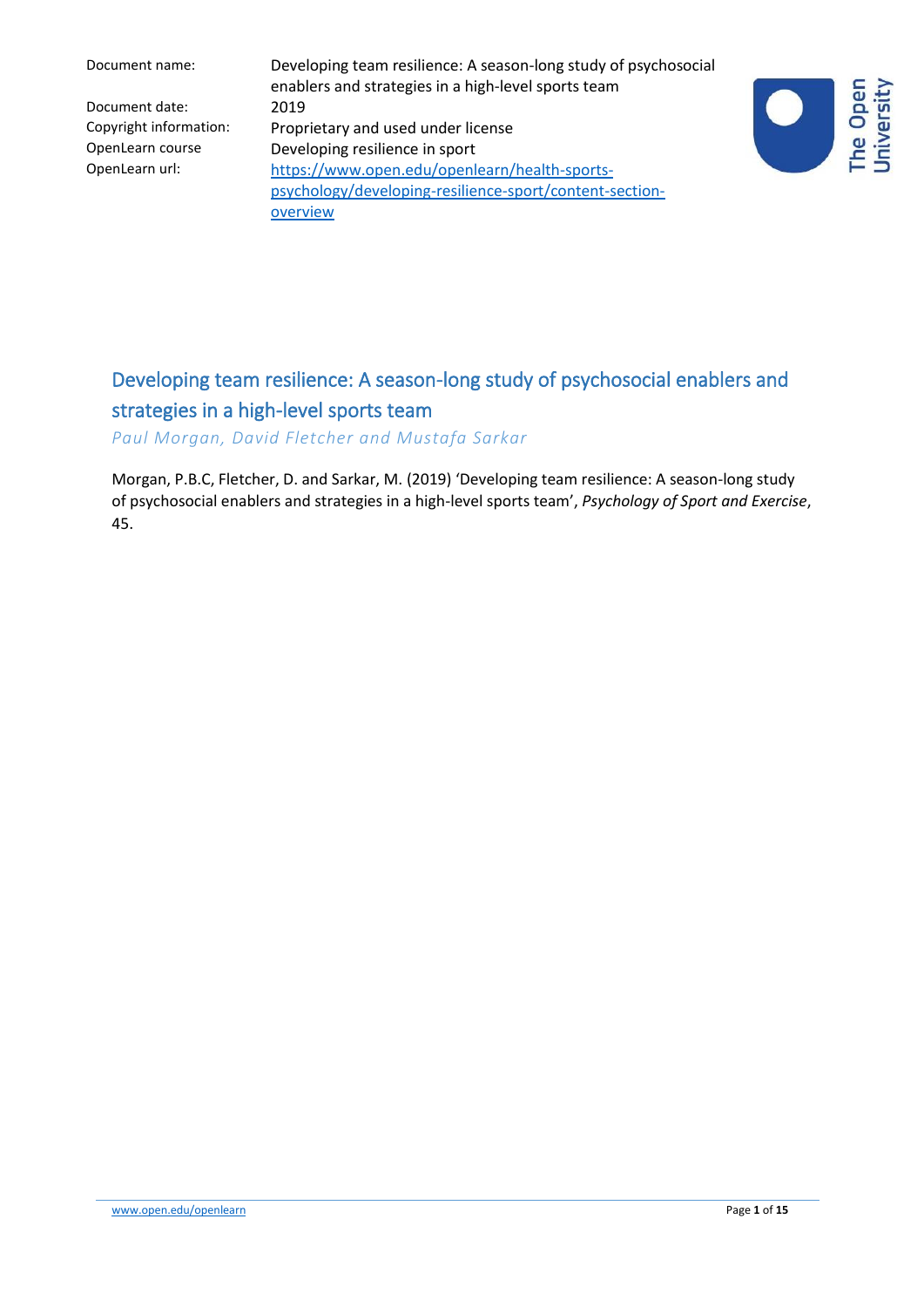Document name: Developing team resilience: A season-long study of psychosocial enablers and strategies in a high-level sports team Copyright information: Proprietary and used under license OpenLearn course Developing resilience in sport OpenLearn url: [https://www.open.edu/openlearn/health-sports](https://www.open.edu/openlearn/health-sports-psychology/developing-resilience-sport/content-section-overview)[psychology/developing-resilience-sport/content-section](https://www.open.edu/openlearn/health-sports-psychology/developing-resilience-sport/content-section-overview)[overview](https://www.open.edu/openlearn/health-sports-psychology/developing-resilience-sport/content-section-overview)



*Objectives:* Previous research exploring team resilience has advanced our definitional, conceptual and theoretical understanding of this construct in elite sport. Although more is known about the psychosocial processes that underpin the resilient characteristics of sports teams, less is known about the contextual enablers that stimulate these mechanisms and the associated pathways to team resilience. The purpose of this study, therefore, is to explore the psychosocial enablers and strategies that promote the development of team resilience within a high-level sport team.

*Design and method*: Through prolonged fieldwork, a season-long [ethnography](https://www-sciencedirect-com.libezproxy.open.ac.uk/topics/social-sciences/ethnology) (11 months) was conducted. The sample consisted of a leading English national league-winning semi-professional rugby union team (*n* = 27 participants). Multiple data collection methods were employed (i.e., observation, interviewing, field notes, reflexive diary) as part of a holistic [ethnographic approach.](https://www-sciencedirect-com.libezproxy.open.ac.uk/topics/social-sciences/ethnographic-approach) An iterative process of content data analysis was employed to identify key themes.

*Results:* Findings revealed five categories comprising multiple practical strategies, actions, and enablers for team resilience development: Inspiring, motivating, and challenging team members to achieve performance excellence; developing a team regulatory system based on ownership and responsibility; cultivating a team identity and togetherness based on a selfless culture; exposing the team to challenging training and unexpected/difficult situations; and promoting enjoyment and keeping a positive outlook during stressors. Cultural expressions and folk terms were identified to illuminate the context of the ethnography.

*Conclusions:* This study advanced team resilience research in sport by identifying key psychosocial strategies throughout a season as part of building team resilience. The findings provide practitioners with a platform for creating team resilience interventions in sport.

The scientific study of teams and group dynamics is an intriguing topic for sport psychology researchers and practitioners. In a review of dynamic group environments in sport and exercise, Eys, Bruner, and Martin (2019) presented two reasons why the study of group dynamics is important. First, the pervasiveness of groups (i.e., the extensiveness of team and group sport), and second, the central role of relationships within groups (i.e., the need to belong) and its potential positive (e.g., friendship) and negative influence (e.g., fear of rejection) on cognitions and emotions. The advancement of knowledge of team psychology in competitive sport is also essential in better understanding the processes that underpin collective functioning that precedes optimal team performance in a dynamic, competitive environment (Beauchamp & Eys, 2014). Kleinert et al. (2012) discussed a number of well documented scientific constructs associated with positive team outcomes including cohesion (Carron, Widmeyer, & Brawley, 1985), team roles (Eys, Beauchamp, & Bray, 2006), and team efficacy and potency (Gully, Incalcaterra, Joshi, & Beubien, 2002). However, Kleinert et al. (2012) and others (see e.g., Martin, Bruner, Eys, & Spink, 2014) have also argued that several challenges remain in this area such as the general underrepresentation of teamlevel psychology, the need for a greater variety of team psychology perspectives (cf. Eccles & Tran, 2012), and more investigations which reflect 'real-world' practice needs. One particular need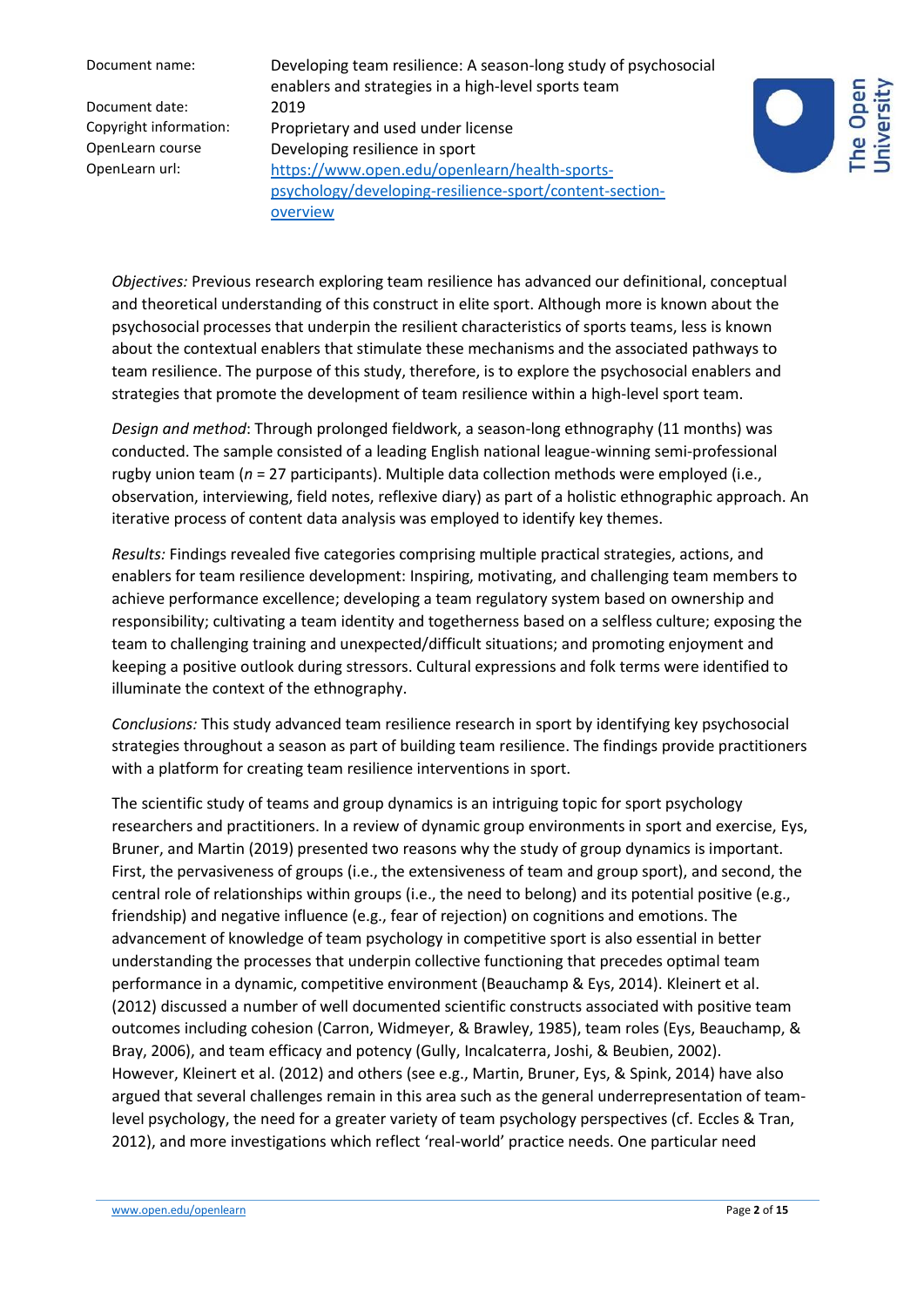Document name: Developing team resilience: A season-long study of psychosocial enablers and strategies in a high-level sports team Copyright information: Proprietary and used under license OpenLearn course Developing resilience in sport OpenLearn url: [https://www.open.edu/openlearn/health-sports](https://www.open.edu/openlearn/health-sports-psychology/developing-resilience-sport/content-section-overview)[psychology/developing-resilience-sport/content-section](https://www.open.edu/openlearn/health-sports-psychology/developing-resilience-sport/content-section-overview)[overview](https://www.open.edu/openlearn/health-sports-psychology/developing-resilience-sport/content-section-overview)



concerns a team's ability to overcome adversity and avoid its potentially harmful effects (e.g., poor morale, low [prosocial behaviour,](https://www-sciencedirect-com.libezproxy.open.ac.uk/topics/psychology/prosocial-behavior) chronic performance slumps).

Since the relational fabric of teams is fundamental to group functioning, understanding how to support teams to withstand shared experiences of adversity and maintain effective collective functioning offers practical appeal for researchers and practitioners. This topic has been recently addressed through the study of team resilience (see, for a review, Morgan, Fletcher, & Sarkar, 2017). Emanating from other psychology disciplines such as organizational behaviour (cf. Blatt, 2009; West, Patera, & Carsten, 2009) and occupational health psychology (cf. Bennett, Aden, Broome, Mitchell, & Rigdon, 2010), team resilience has emerged as an "intriguing new subject" (Eys et al., 2019, para. 3) and a new scientific construct in sport psychology research (Strauss & Ntoumanis, 2015). In other areas of psychology, researchers have proposed that team resilience can be developed through structured training programmes and interventions via various strategies and actions (Alliger, Cerasoli, Tannenbaum, & Vessey, 2015; Amarel, Fernandes, & Varajão, 2015). It is, therefore, somewhat surprising, that seeking a better understanding of team resilience and recognizing its importance in sport has been overlooked until relatively recently (Morgan, Fletcher, & Sarkar, 2015, 2017, 2013; Decroos et al., 2017; Galli, 2016; Yukelson & Weinberg, 2016).

In the first known study of team resilience in sport, Morgan, Fletcher, and Sarkar (2013) reported findings that defined and characterized team resilience in elite sport teams. Team resilience was defined as "a dynamic, psychosocial process which protects a group of individuals from the potential negative effect of the stressors they collectively encounter. It comprises of processes whereby team members use their individual and combined resources to positively adapt when experiencing adversity" (Morgan et al., 2013, p. 552). Four resilient characteristics of elite sport teams emerged from the study: group structure (i.e., conventions that shape group norms and values), mastery approaches (i.e., shared attitudes and behaviours that promote an emphasis on team improvement), social capital (i.e., the existence of high quality interactions and caring relationships within the team), and [collective efficacy](https://www-sciencedirect-com.libezproxy.open.ac.uk/topics/psychology/collective-efficacy) (i.e., the team's shared beliefs in its ability to perform a task).

To better understand the psychosocial processes underpinning team resilience, Morgan et al. (2015) subsequently conducted the second known study of team resilience in elite sport using narrative analyses of the autobiographies of eight members of the 2003 England rugby union World Cup winning team. Five psychosocial processes were revealed: transformational leadership (i.e., leaders of teams employing inspirational, personal, and emotional approaches with team members during stressors); shared team leadership (i.e., distributing team leadership to enhance wider accountability during stressors); team learning (i.e., acquiring and acting on new knowledge following setbacks); social identity (i.e., building a strong, distinctive team identity to bolster team members during stressors); and, positive emotions (i.e., promoting humour and banter during difficult situations). Overall, Morgan et al. (2015) described team resilience as a dynamic process that fluctuates over time in accordance with the stressors that the team is encountering and the stage of the team's development.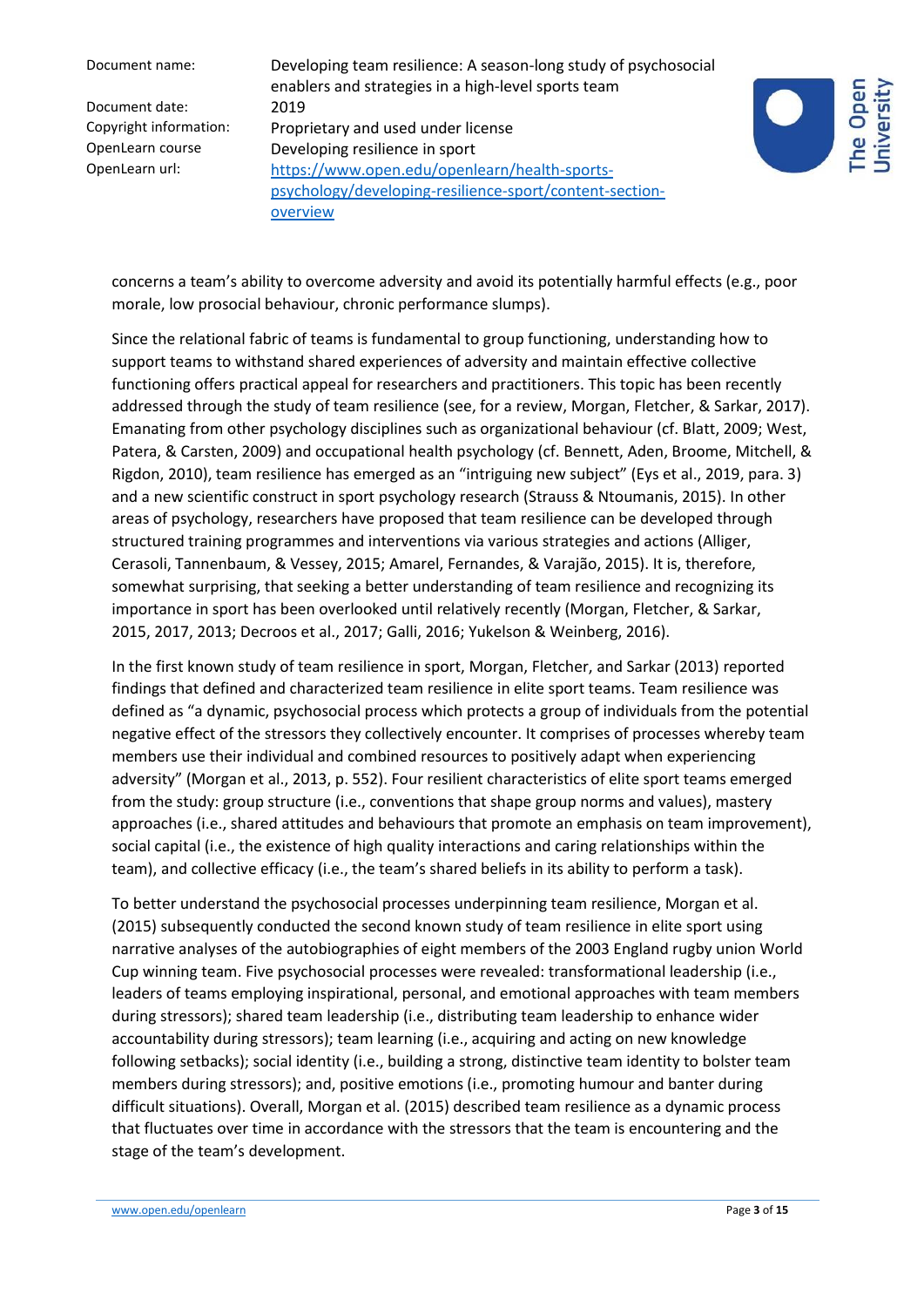Document name: Developing team resilience: A season-long study of psychosocial enablers and strategies in a high-level sports team Copyright information: Proprietary and used under license OpenLearn course Developing resilience in sport OpenLearn url: [https://www.open.edu/openlearn/health-sports](https://www.open.edu/openlearn/health-sports-psychology/developing-resilience-sport/content-section-overview)[psychology/developing-resilience-sport/content-section](https://www.open.edu/openlearn/health-sports-psychology/developing-resilience-sport/content-section-overview)[overview](https://www.open.edu/openlearn/health-sports-psychology/developing-resilience-sport/content-section-overview)



The growth in team resilience research in elite sport over the last five years or so has generated clearer definitional and conceptual clarity. However, understanding how team resilience can be practically developed remains a captivating topic for researchers and those working with teams. Indeed, at the individual level, researchers have discussed how [psychological resilience](https://www-sciencedirect-com.libezproxy.open.ac.uk/topics/psychology/psychological-resilience) can be developed in sport performers (see Fletcher & Sarkar, 2016a) with the aim of providing practitioners with sound information (e.g., evidence-based strategies) about developing resilience that is immediately applicable to their work (see, e.g., Fletcher & Sarkar's, 2016b, mental fortitude training program). While existing sport psychology research certainly points to potential ways of enhancing team resilience (e.g., profiling a team's resilient characteristics), the identification of evidence-based practical strategies to improve team resilience requires specific investigation. In their discussion of future research directions, Morgan et al. (2015) proposed that "creative qualitative approaches such as [ethnography](https://www-sciencedirect-com.libezproxy.open.ac.uk/topics/social-sciences/ethnology) offer intriguing possibilities to study 'first-hand' the underlying team resilience mechanisms… and how they are developed (p. 76)". Such an approach could provide a valuable 'vantage point' from which to capture the strategies and actions used to improve team resilience in a team sport context. Furthermore, longitudinal research conducted over the cycle of a team's existence would advance our knowledge of its temporal, unfolding nature (Morgan et al., 2017).

In summary, research investigating team resilience in elite sport has begun to describe what resilient teams 'look like' (i.e., their characteristics) and how they function (i.e., their processes). However, less is known about the psychosocial enablers and cues that stimulate such mechanisms and the associated pathways to team resilience (Morgan et al., 2017; Wagstaff, Sarkar, Davidson, & Fletcher, 2017). Advancing knowledge of this area is a pivotal phase in developing an evidence-based understanding of impactful interventions in team sport contexts. The purpose of this study was, therefore, to explore the enablers and strategies that promote the development of team resilience within a high-level sport team. To effectively address this aim, we believe that an immersive, longitudinal, and prolonged approach to inquiry is needed. Such methods should enhance sensitivity to the contextual and subtle psychosocial dynamics that likely characterise team resilience development.

[…]

#### **Discussion**

Via a season-long [ethnography,](https://www-sciencedirect-com.libezproxy.open.ac.uk/topics/social-sciences/ethnology) we explored the enablers and strategies that promote the development of team resilience within a high-level rugby union team. The results indicate that multiple, and often contextual and subtle, psychosocial enablers stimulate pathways to team resilience. Specifically, team resilience development strategies included: inspiring, motivating, and challenging team members to achieve performance excellence; developing a team-regulatory system based on ownership and responsibility; cultivating a team identity and togetherness based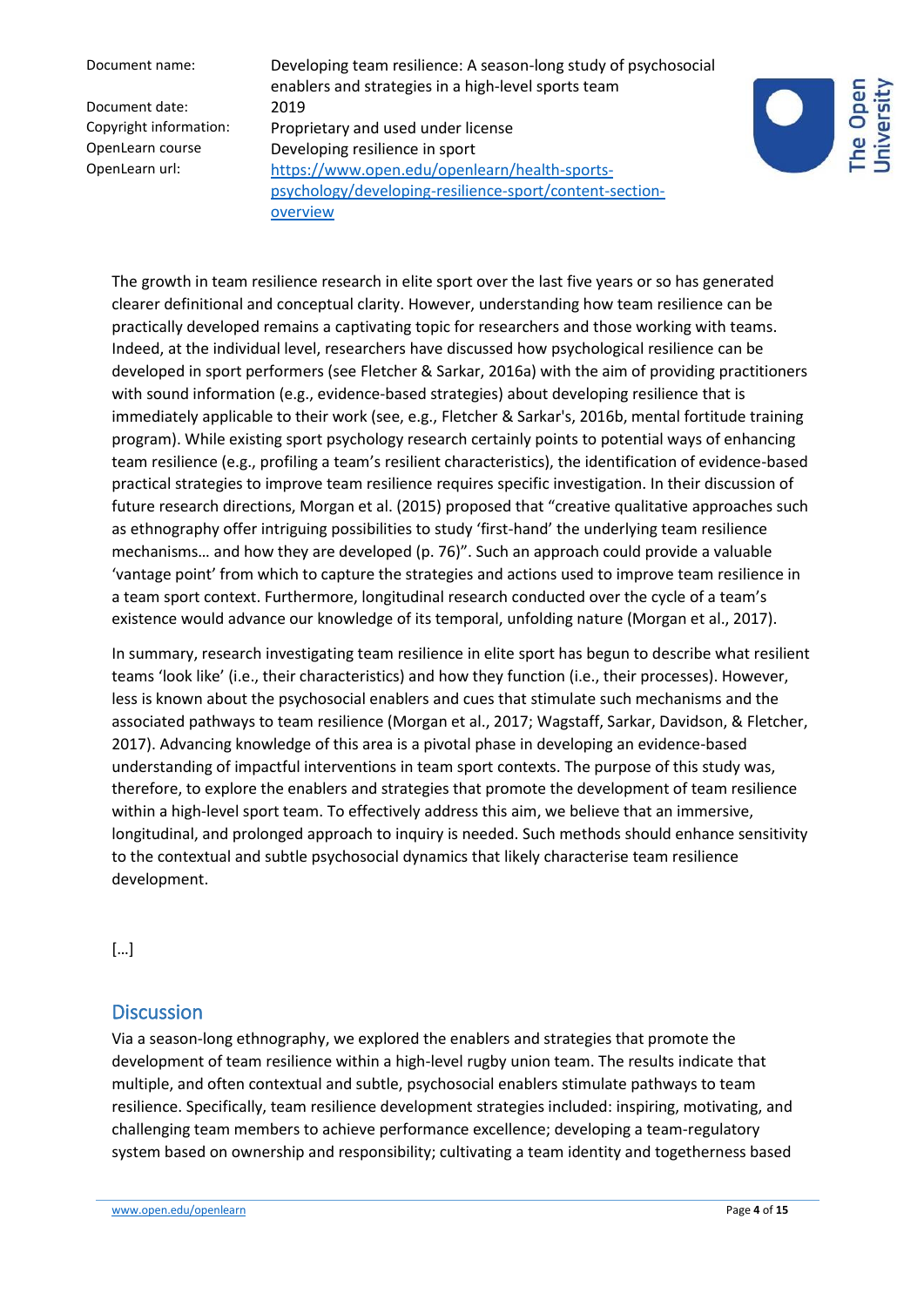Document name: Developing team resilience: A season-long study of psychosocial enablers and strategies in a high-level sports team Copyright information: Proprietary and used under license OpenLearn course Developing resilience in sport OpenLearn url: [https://www.open.edu/openlearn/health-sports](https://www.open.edu/openlearn/health-sports-psychology/developing-resilience-sport/content-section-overview)[psychology/developing-resilience-sport/content-section](https://www.open.edu/openlearn/health-sports-psychology/developing-resilience-sport/content-section-overview)[overview](https://www.open.edu/openlearn/health-sports-psychology/developing-resilience-sport/content-section-overview)



on a selfless culture; exposing the team to challenging training and unexpected/difficult situations; and, promoting enjoyment and keeping a positive outlook during stressors. To explain these findings, the discussion is structured into two broad areas, which are discussed forthwith.

The first key message generated from the results is that team resilience was developed through numerous actions and enablers that produced strong coordinative influences on collective functioning during stressors. A range of strategies helped the team's functioning during stressors including: establishing team protocols for pressurized situations; reinforcing high expectations; and encouraging accountability. This offers support for team resilience research that has identified transformational and shared leadership as psychosocial processes underpinning team resilience (Morgan et al., 2015). For example, inspiring the team to reinforce high expectations of success during stressors resonates with the concept of transformational leadership. However, the findings of the present study also pointed to specific actions and cues that mobilize these processes (e.g., creating "protocols" for pressure situations). Moreover, the findings suggested the importance of the whole coaching team's complementary expertise and roles rather than one individual leader.

One potential explanation for the findings of the present study is the concept of "coordinating mechanisms" (Salas, Sims, & Burke, 2005, p. 564) that are associated with successful team outcomes. Salas et al. (2005) proposed that three coordinating mechanisms influence broader aspects of [teamwork:](https://www-sciencedirect-com.libezproxy.open.ac.uk/topics/medicine-and-dentistry/teamwork) shared mental models (cf. Cannon-Bowers, Salas, & Converse, 1993), closedloop communication (cf. Eccles, 2010), and mutual trust (cf. Webber, 2002). In the present study, team resilience enablers and strategies included regularly exposing the team to challenging training and unexpected/difficult situations, which enhanced the team's shared mental model during stressors (i.e., a common understanding of actions). Team members often stated that they "knew what to do" during stressors "where nothing was a surprise". Salas et al. (2005) stated that, "the importance of this coordinating mechanism [shared mental model] increases in teams that must perform in stressful conditions" (p. 567). Interestingly, exposing the team to regular unexpected, difficult, pressurized scenarios in training appeared to provide a practical aspect with regards to the development of team resilience compared with the abstract/conceptual findings of Morgan et al. (2015). For example, Morgan and colleagues explained that team learning was a key psychosocial process underlying team resilience. However, the results of the present study provide more specific enabling strategies (e.g., using pressurized scenarios) that enhance the application of collective knowledge during stressors.

Research in medical and organizational settings also shows that closed-loop communication and mutual trust improves team performance (e.g., through error reduction) during stressful situations (cf. El-Shafy et al., 2018). The present study's findings reported how the team held regular communications about minimizing errors and putting "systems in place" to clarify actions under pressure. Mutual trust was cultivated through enablers such as having a shared vision, encouraging honest feedback, and distributing responsibility during difficult periods. This resonates strongly with Hodge, Henry, and Smith's (2014) study that identified the role of ownership, accountability,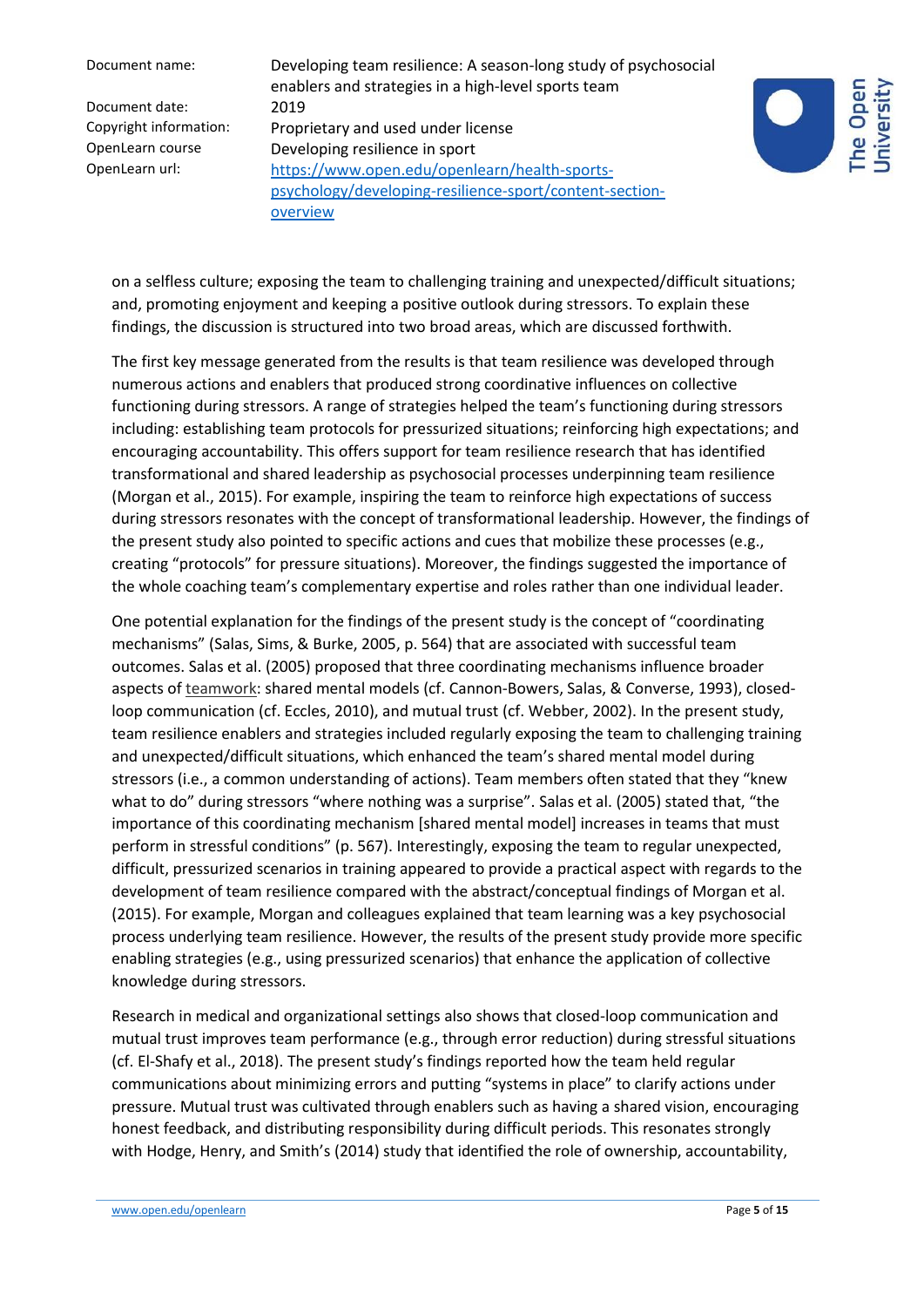Document name: Developing team resilience: A season-long study of psychosocial enablers and strategies in a high-level sports team Copyright information: Proprietary and used under license OpenLearn course Developing resilience in sport OpenLearn url: [https://www.open.edu/openlearn/health-sports](https://www.open.edu/openlearn/health-sports-psychology/developing-resilience-sport/content-section-overview)[psychology/developing-resilience-sport/content-section](https://www.open.edu/openlearn/health-sports-psychology/developing-resilience-sport/content-section-overview)[overview](https://www.open.edu/openlearn/health-sports-psychology/developing-resilience-sport/content-section-overview)



and "dual management models" (Hodge, Henry, & Smith, 2014, p. 64) for the 2011 Rugby World Cup champions, New Zealand. The findings also offer support for the role of shared leadership processes for team resilience (Morgan et al., 2015); however, employing ethnography in the present study also seemed to offer greater insight about how ownership and responsibility is enacted over time through specific strategies (e.g., create defined leadership roles, coaches allowing team members to take responsibility during setbacks, encouraging honest feedback, holding team briefings to discuss team functioning following setbacks).

The influence of numerous coordinative factors during stressors illuminated how team resilience developed differently in different situations. Specifically, during the pre-season, team protocols aligned team members' commitment to shared goals through enhanced team members' collective sensemaking (cf. DeChurch & Mesmer-Magnus, 2010). Later in the season, team resilience was developed by activating practical strategies to emphasize the importance of the team enjoying their sporting challenges. These findings suggest that harnessing a range of coordinative factors over time, and in different situations, is critical for team resilience development. This resonates with team resilience research in organizational behaviour; West et al. (2009), for example, found that team resilience only developed following prolonged multiple interactive experiences. The findings of the present study suggest that team resilience is developed through ongoing multiple teamenvironmental interactions (cf. Egeland, Carlson, & Sroufe, 1993).

The second overarching message generated from the results of the present study was the salience of team culture. This refers to the values, beliefs, standards, and power distribution within a team environment (Dew, 1998). Numerous enabling actions and cues nurtured a culture that helped develop team resilience and mobilize constructive shared perceptions and responses during stressors. For example, team members' collective ambition created a "buzz about the place" and they frequently reminded each other to instil a "culture of confidence without arrogance and complacency". The results also showed that collective actions were employed to harness a "selfless culture" during setbacks. These findings provide support for Morgan et al.'s (2015) research that cultivating a team's social identity is a key underlying team resilience process. Further support was offered for the role of intense physical and affective commitment within a collision sport such as rugby union. However, in comparison to Morgan et al. (2015), the findings of this study point to the importance of team culture, possibly because ethnography provided a 'first-hand' deeper immersion into a team's functioning. The psychosocial enablers and strategies used to cultivate the team's identity and togetherness (e.g., phoning team members who were injured to provide support, putting the team first and "sacrificing" individual disappointment if not selected) illustrates the numerous 'acts' of their selfless team culture […]. A potential explanation for the role of culture for team resilience development is its influence on enabling constructive team member actions, promoting ownership, and monitoring power relations during challenging situations (cf. Cruickshank & Collins, 2012; Driskell, Salas, & Johnston, 1999).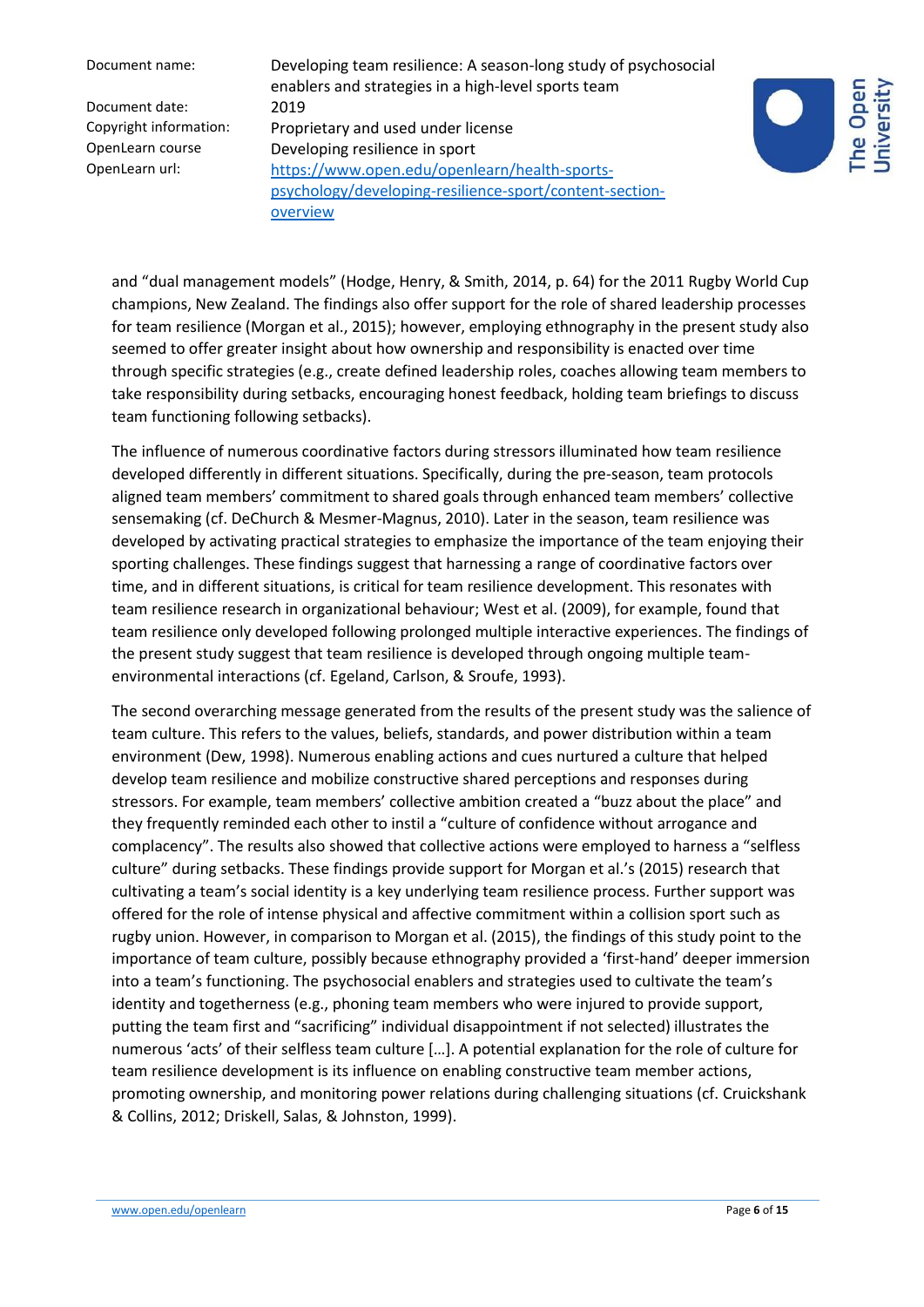Document name: Developing team resilience: A season-long study of psychosocial enablers and strategies in a high-level sports team Copyright information: Proprietary and used under license OpenLearn course Developing resilience in sport OpenLearn url: [https://www.open.edu/openlearn/health-sports](https://www.open.edu/openlearn/health-sports-psychology/developing-resilience-sport/content-section-overview)[psychology/developing-resilience-sport/content-section](https://www.open.edu/openlearn/health-sports-psychology/developing-resilience-sport/content-section-overview)[overview](https://www.open.edu/openlearn/health-sports-psychology/developing-resilience-sport/content-section-overview)



Although the findings of the present study reinforced the role of strategies that fostered a strong work ethic and "accountability" for team resilience development, the team's culture placed a high value on 'enjoyment'. Positive emotions have been associated with resilience at both the individual (Gonzalez, Newton, Hannon, Smith, & Detling, 2018; Tugade & Fredrickson, 2004) and the team level (Meneghel, Salanova, & Martínez, 2016; Morgan et al., 2015). Interestingly, Meneghel et al. (2016) suggested that *collective* positive emotions develop team resilience through affective sharing mechanisms such as [emotional](https://www-sciencedirect-com.libezproxy.open.ac.uk/topics/psychology/emotional-contagion) contagion (see e.g., Hatfield, Cacioppo, & Rapson, 1992). This offers support for the findings of Morgan et al. (2015) who suggested that the use of humour and banter throughout a team helped to absorb the potential harmful effects of stressors. In comparison to Morgan et al's (2015) findings, the broader theme of 'enjoyment' and 'a positive outlook' emphasized that maintaining team members' satisfaction, pleasure, and wellbeing during a season of intense competitive sport was essential to withstand stressors. Extending this explanation further, the findings may suggest that team resilience is developed through group-based appraisals and their influence on collective emotions (cf. Kuppens & Yzerbyt, 2012). Specifically, Kuppens and Yzerbyt (2012) argued that when there is a strong team identity, "people start seeing their social environment through some sort of group lens" (p. 21), and this can lead to group-based appraisals and group emotions.

## Strengths and limitations

A particular strength of this study was the use of ethnographic inquiry to explore team resilience development during a competitive sport season. Prolonged immersion illuminated how team resilience was developed in different situations through multiple team interactions. Indeed, a significant strength of the study was that the investigation involved full access to the team each week during the season where the first author was present as much as the participants themselves. This elicited a degree of "immersion and concrete detail… necessary to ascertain tacit knowledge…" (Tracy, 2010, p. 843). Another strength of the present study was the selection of ethnography to address real-world practices of teams to offer a deeper insight into the strategies, enablers, and actions for team resilience development. It is hoped that the triangulation and depth of research 'evidence' enabled naturalistic generalizability (cf. Smith, 2018) for readers engaged in team sport settings. A further strength of this study was that team resilience development strategies were captured across multiple time points. To date, and to the best of our knowledge, no other study in psychology has investigated team resilience over such a prolonged period. Salas et al. (2005) argued that team-level investigations should assess team processes during "a variety of conditions and situations" (p. 587). A season-long study allowed appropriate time to explore team members' interactive experiences on multiple occasions rather than a snapshot of team resilience (cf. Galli & Gonzalez, 2015; Morgan et al., 2017).

A limitation of the present study, perhaps, lies in the positive emphasis of team resilience development. While team resilience is a desirable construct, dysfunctional aspects of team resilience can exist (Galli, 2016). For example, the findings illuminated the discourse associated with the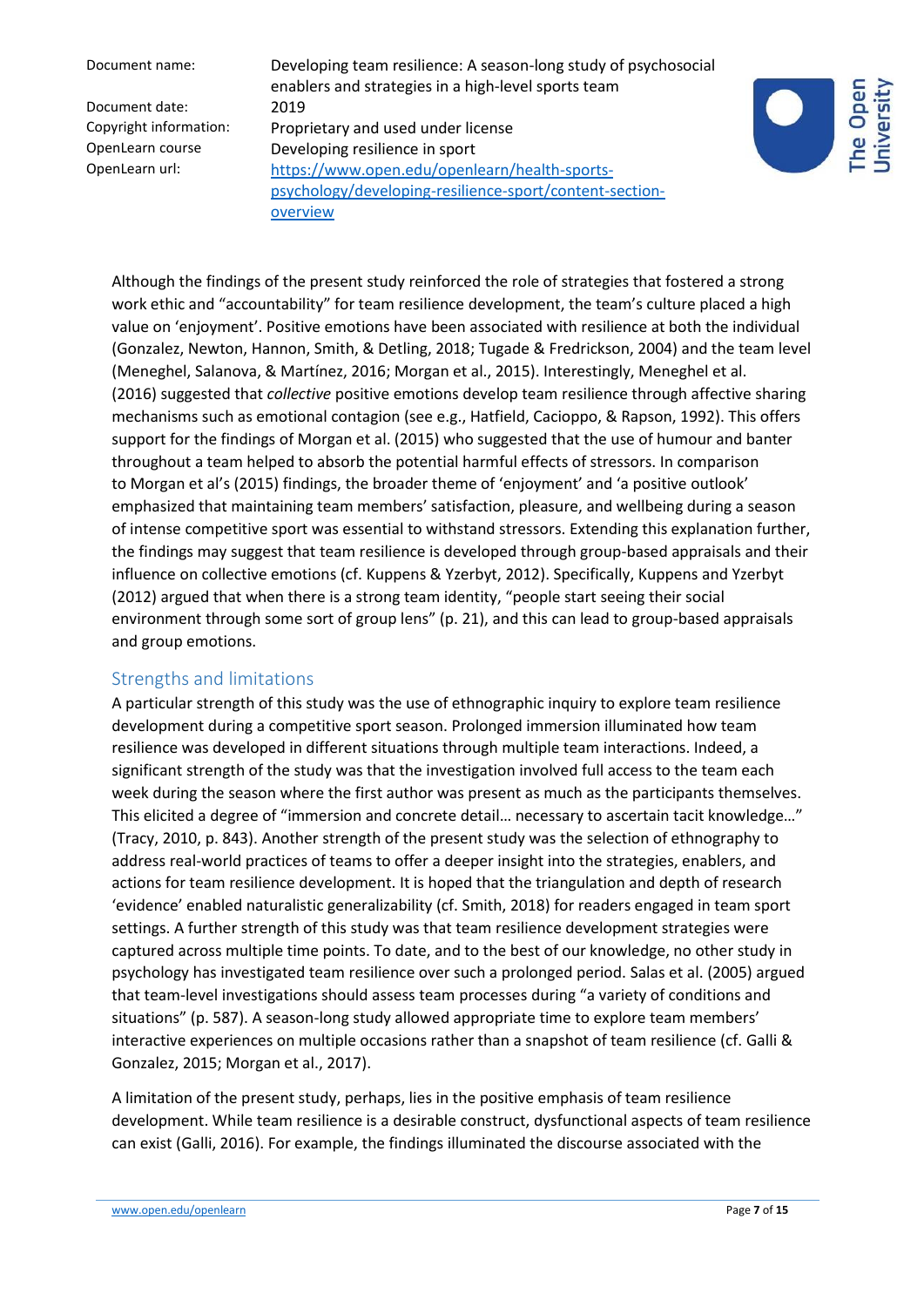Document name: Developing team resilience: A season-long study of psychosocial enablers and strategies in a high-level sports team Copyright information: Proprietary and used under license OpenLearn course Developing resilience in sport OpenLearn url: [https://www.open.edu/openlearn/health-sports](https://www.open.edu/openlearn/health-sports-psychology/developing-resilience-sport/content-section-overview)[psychology/developing-resilience-sport/content-section](https://www.open.edu/openlearn/health-sports-psychology/developing-resilience-sport/content-section-overview)[overview](https://www.open.edu/openlearn/health-sports-psychology/developing-resilience-sport/content-section-overview)



physical commitment required in a collision sport (e.g., "put your body on the line"). A potentially 'darker' portrayal of team resilience development was not reflected in this ethnography; for example, while a selfless culture is important for team resilience, it should not be at the expense of one's health and wellbeing and seen as a 'badge of honour' (Fletcher & Sarkar, 2016b). Furthermore, while we consider that a strength of the present study is the richness of longitudinal 'evidence' and naturalistic generalizability (cf. Smith, 2018), we acknowledge that the findings of the study might be peculiar to a collision sport's culture. The engagement of critical friends was a valuable part of encouraging reflexivity. However, for a longitudinal study of this nature, a wider range of critical friends (e.g., coaches of other team sports, researchers in other group settings) might have broadened one's interpretations of the data (cf. Smith & McGannon, 2018).

#### Future research

There are a number of avenues for future research arising from the present study. First, the [ethnographic approach](https://www-sciencedirect-com.libezproxy.open.ac.uk/topics/social-sciences/ethnographic-approach) utilized in this study could provide a foundation for pre-intervention evaluations of team resilience development (cf. Schensul, Schensul, & LeCompte, 2013). Indeed, the findings have offered support for the psychosocial team resilience processes identified by Morgan et al. (2015) together with some additional considerations (e.g., exposure to challenging training situations). The present study's concentration on identifying contextual enablers that stimulate these mechanisms and associated pathways to team resilience might act as a bridge for interventions that assess pre/post quantitative improvements. Indeed, future research should design team resilience interventions using pre-post intervention quantitative analyses. Interventions should involve enacting multiple team resilience development enablers, cues, and strategies […] to enhance the protective characteristics and processes found in previous studies in this area (see Morgan et al., 2015). To date, no team resilience interventions have been conducted in sport psychology and this represents an exciting opportunity for researchers (Morgan et al., 2017). To measure pre/post changes in team resilience, a valid and reliable scale is required. The CREST inventory developed by Decroos et al. (2017) might offer researchers a basis to assess changes in team resilience.

Second, since team resilience is defined as a dynamic, temporal process, further longitudinal research conducted over the cycle of a team's existence would enhance our understanding of how team resilience is developed and whether it is more effective at one time point in a team's history than another (Morgan et al., 2017). This points to the value of conducting team resilience research over numerous time points. Galli and Gonzalez (2015) argued that, "if the goal is to truly understand resilience as a process that unfolds across time, "one-shot"… studies of sport resilience will necessarily lack depth compared to studies… at multiple time points" (p. 252). Moreover, Mathieu, Maynard, Rapp, and Gilson (2008) recommended that researchers embrace the complexity of team investigations and proposed research methods which are sensitive to time (e.g., the use of diaries, time-sampling). Team resilience researchers might also apply the notion of resilience trajectories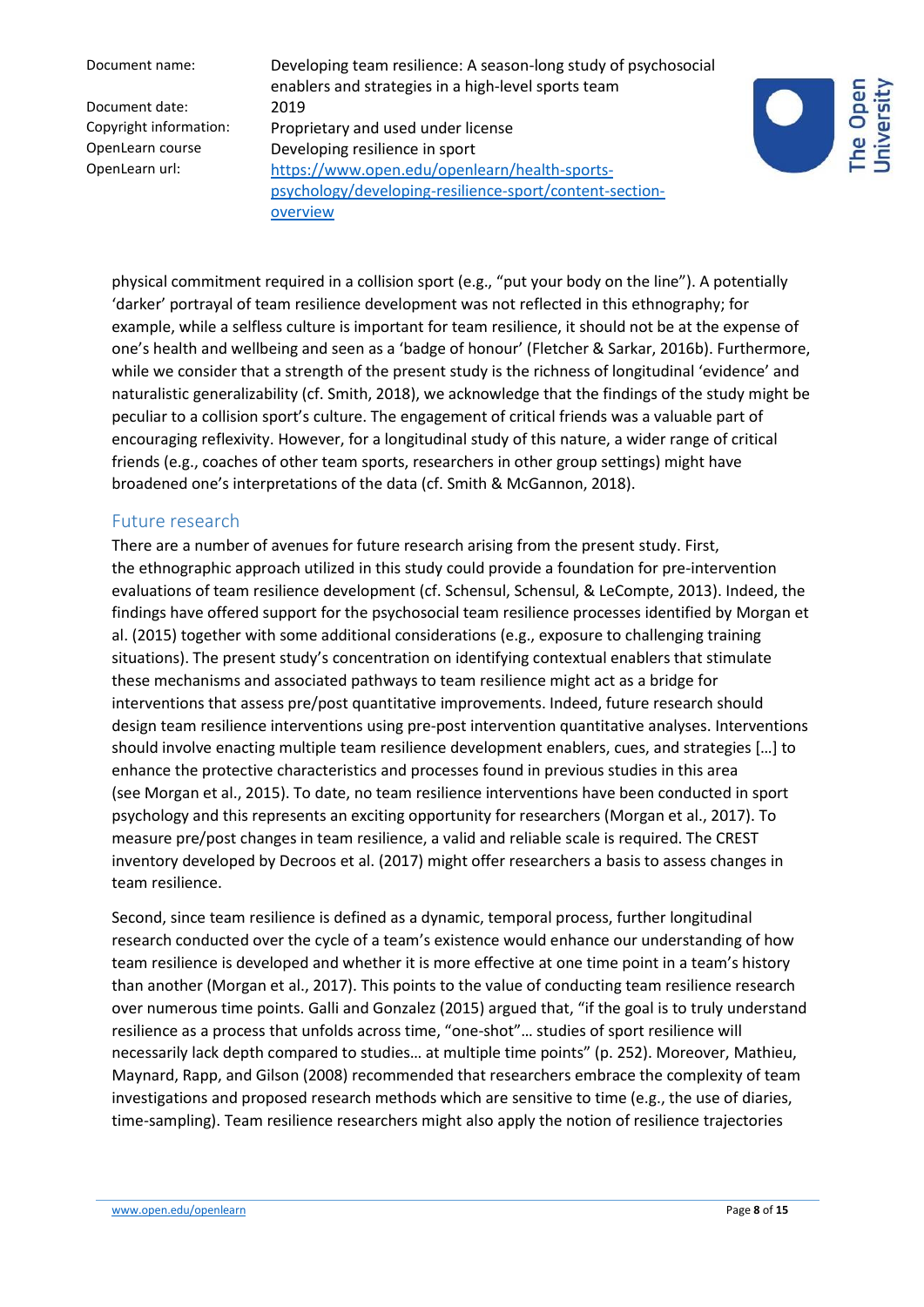Document name: Developing team resilience: A season-long study of psychosocial enablers and strategies in a high-level sports team Copyright information: Proprietary and used under license OpenLearn course Developing resilience in sport OpenLearn url: [https://www.open.edu/openlearn/health-sports](https://www.open.edu/openlearn/health-sports-psychology/developing-resilience-sport/content-section-overview)[psychology/developing-resilience-sport/content-section](https://www.open.edu/openlearn/health-sports-psychology/developing-resilience-sport/content-section-overview)[overview](https://www.open.edu/openlearn/health-sports-psychology/developing-resilience-sport/content-section-overview)



(Bonanno & Diminich, 2013) to capture the varying effects of different forms of stressors when developing team resilience.

Third, future research should explore the relationship between team culture and team resilience. The role of strategies to inspire, motivate, and challenge team members to achieve performance excellence could be examined using quantitative and qualitative approaches. These strategies resonate with previous team resilience research, which identifies transformational leadership as an important team resilience process (cf. Morgan et al., 2015; Rodríguez-Sánchez & Perea, 2015). Indeed, research suggests that transformational leadership instils a proactive and resilient culture in organisations (Rodríguez-Sánchez & Perea, 2015). This also resonates with the role of coaches' use of character-building efficacy in elite rugby union teams (cf. Hodge et al., 2014). Observation studies should be conducted to assess effective coaching strategies to influence team members' behaviour during stressors. Finally, case studies might be employed to explore the relationship between team resilience, culture, and the factors that influence its development (cf. Vargo and Seville, 2011).

#### Practical implications

The findings of this study provide sport [psychologists,](https://www-sciencedirect-com.libezproxy.open.ac.uk/topics/psychology/psychologists) coaches, and those working in teams with multiple psychosocial enablers and strategies to stimulate pathways to team resilience. First, sport psychologists should spend sufficient time with 'gatekeepers' (e.g., Head Coach) to understand a team's strengths and acquire the contextual intelligence necessary for effective interventions (cf. Brown, Gould, & Foster, 2005). Observing a team's behaviour during different stressors and noting strengths and weaknesses will provide a stronger platform for interventions.

Second, when developing team resilience, practitioners should implement the psychosocial strategies described in this study. Inspiring team members to achieve performance excellence during a team's pre-season could be enabled by collectively agreeing team protocols. This could involve discussion about how team members should positively adapt to challenging situations (e.g., adjusting to the loss of key players, how to communicate when losing (and winning) during a match, and how to individually and collectively respond to poor officiating). During stressors, these protocols should be reinforced and further developed so that team members are encouraged to see "the bigger picture" as part of their overall psychological and performance development. Coaches should reflect on how they lead by example during setbacks, and express confidence in the team to promote some perspective in difficult moments.

Third, as a team develops, individuals should be given opportunities to take responsibility during challenging situations. Coaches should foster a resilient team culture based on accountability and support to each other during stressors. Leadership roles and groups will promote accountability (cf. Hodge et al., 2014) and a wider sharing of knowledge to respond effectively during adversity. To ensure that team members are "on the same page" during stressors, teams should be regularly exposed to "challenging training" and rehearse pressurized situations (cf. Fletcher & Sarkar, 2016b). The use of "what-ifs", match analysis (i.e., individual and group responses to setbacks) and debriefs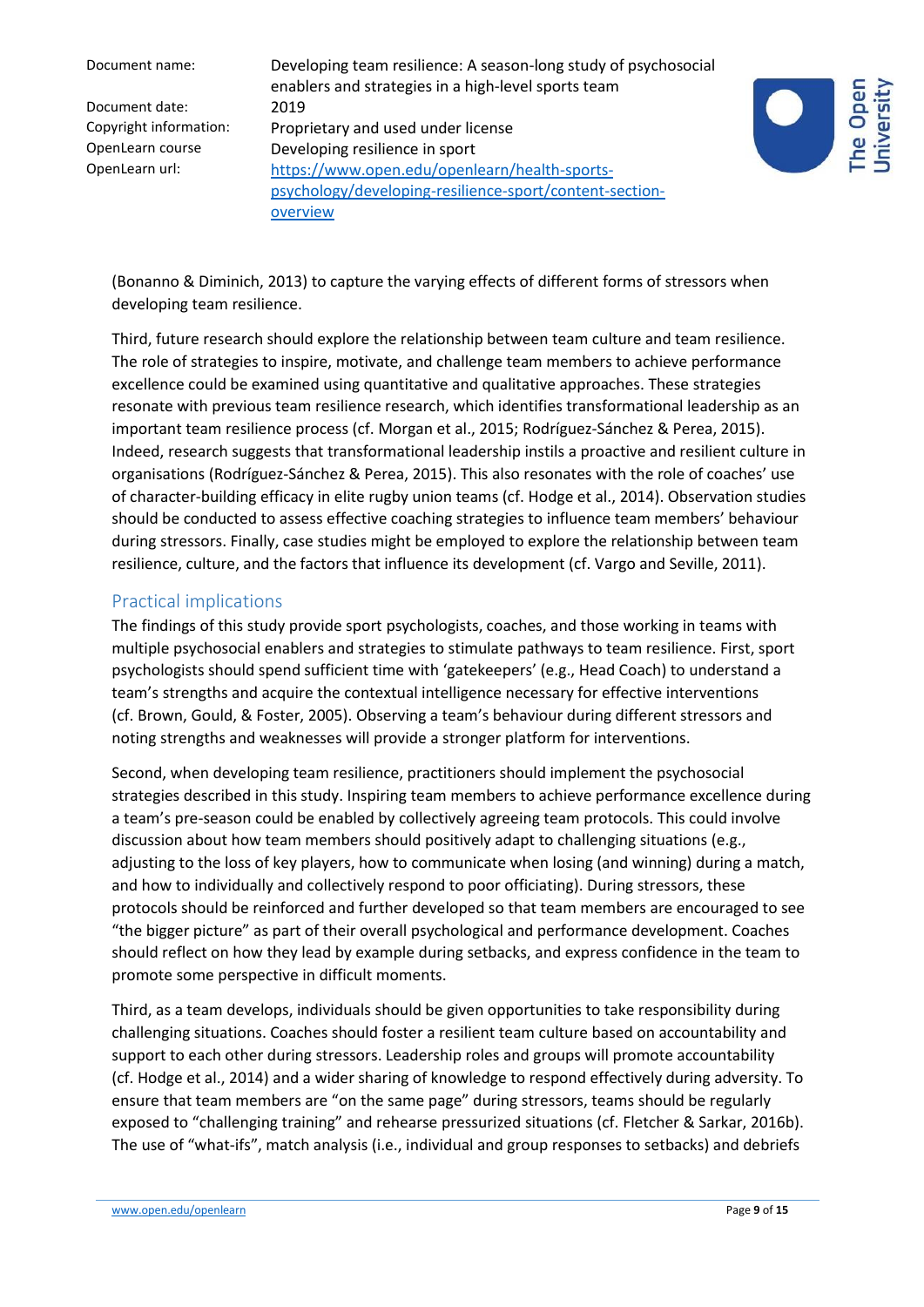Document name: Developing team resilience: A season-long study of psychosocial enablers and strategies in a high-level sports team Copyright information: Proprietary and used under license OpenLearn course Developing resilience in sport OpenLearn url: [https://www.open.edu/openlearn/health-sports](https://www.open.edu/openlearn/health-sports-psychology/developing-resilience-sport/content-section-overview)[psychology/developing-resilience-sport/content-section](https://www.open.edu/openlearn/health-sports-psychology/developing-resilience-sport/content-section-overview)[overview](https://www.open.edu/openlearn/health-sports-psychology/developing-resilience-sport/content-section-overview)



to discuss the benefits of new knowledge of setbacks can enhance the development of team resilience through increased learning and coordination (Alliger et al., 2015).

Fourth, the findings of this study showed that cultivating a strong team identity and selfless culture was vital for team resilience development. This could be nurtured through displays of the team's physical and emotional commitment during stressors (e.g., using noticeboards, social media). Celebrating 'moments of team resilience' can boost connectivity during setbacks. Those working with teams should recognize the importance of time for a resilient culture. It is possible to achieve 'quick wins' through the establishment of team protocols (e.g., how will we collectively act when we lose a key team member to injury or disciplinary penalty?); however, creating a sense of belonging, cultivating constructive relationships, and developing psychological safety during stressors (cf. Edmondson, 1999) will require ongoing application. Coaches should also ensure that they promote enjoyment. Coaches could plan to provide players with adequate opportunities for rest at suitable points in the season, consider timings of social occasions, and monitor body language during stressors.

Finally, this study involved a top-level semi-professional team. While team resilience enablers and strategies might be similar at both elite and semi-professional levels, their emphasis might be different. Moreover, the intensity of stressors is likely to vary. Therefore, team resilience interventions might be similar across competitive levels but the development and sophistication of implementing these strategies may differ. To illustrate, Hodge and Smith (2014) suggested that the limited resources of amateur teams might restrict coaches' abilities to implement a range of antichoking strategies. A team resilience intervention at lower levels of team sport could utilize a staged approach by focusing on one or two strategies at a time. Interestingly, the present study reported how team resilience was developed by creating a 'professional environment' within a semiprofessional setting.

## Concluding remarks

This study has explored the enablers and strategies that promote the development of team resilience within a high-level sport team. A season-long [ethnography](https://www-sciencedirect-com.libezproxy.open.ac.uk/topics/social-sciences/ethnology) identified multiple, and often contextual psychosocial enablers that stimulate pathways to team resilience. The results were categorized into five main themes: inspire, motivate, and challenge team members to achieve performance excellence; develop a team-regulatory system based on ownership and responsibility; cultivate a team identity and togetherness based on a "selfless" culture; expose the team to challenging training and unexpected/difficult situations; and promote enjoyment and a positive outlook during stressors. It is hoped that this study advances knowledge of the psychosocial enablers that promote the development of team resilience and contributes towards an evidence-based understanding of impactful interventions in team sport contexts.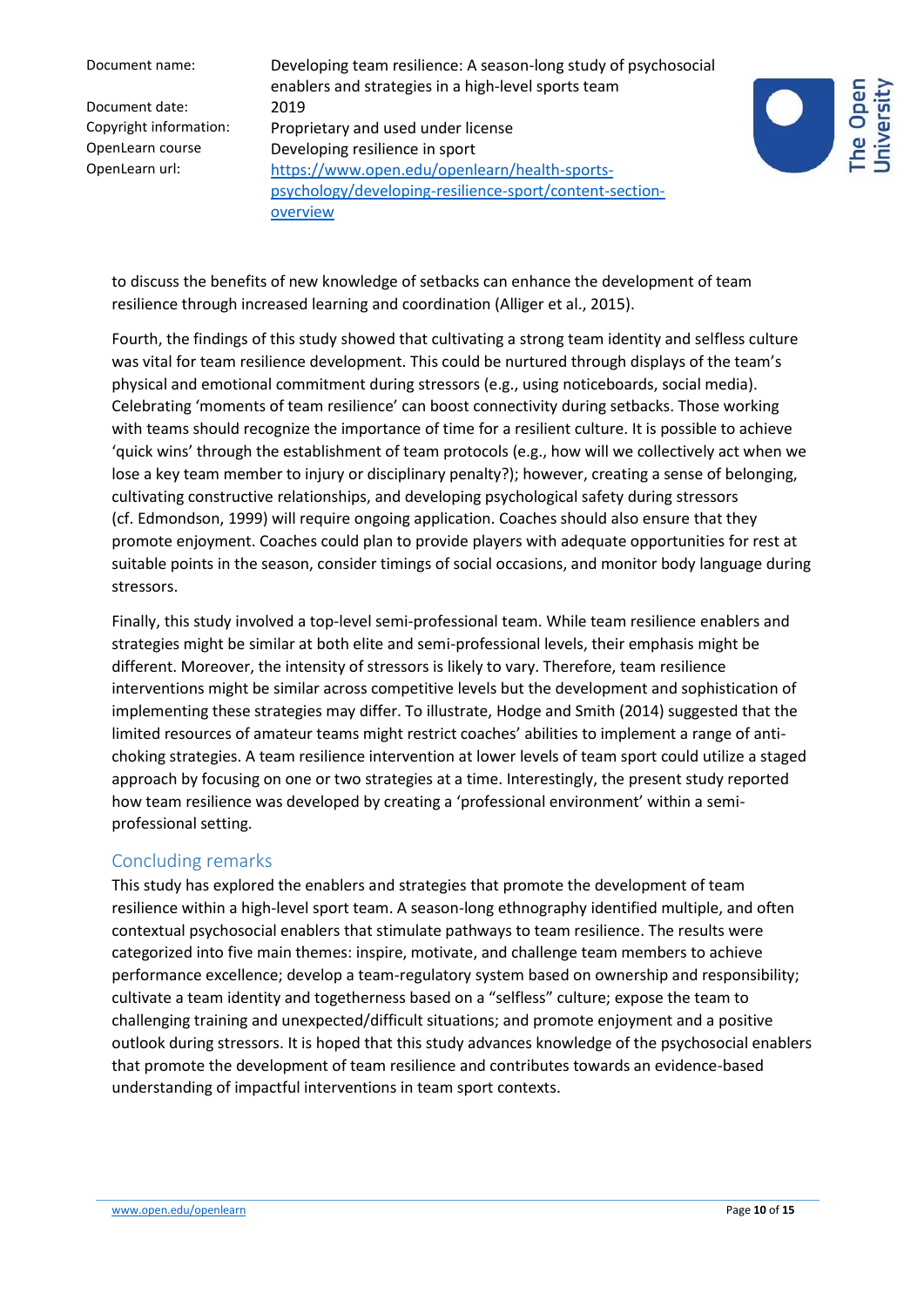Document name: Developing team resilience: A season-long study of psychosocial enablers and strategies in a high-level sports team Copyright information: Proprietary and used under license OpenLearn course Developing resilience in sport OpenLearn url: [https://www.open.edu/openlearn/health-sports](https://www.open.edu/openlearn/health-sports-psychology/developing-resilience-sport/content-section-overview)[psychology/developing-resilience-sport/content-section](https://www.open.edu/openlearn/health-sports-psychology/developing-resilience-sport/content-section-overview)[overview](https://www.open.edu/openlearn/health-sports-psychology/developing-resilience-sport/content-section-overview)



# **References**

Alliger, G. M., Cerasoli, C. P., Tannenbaum, S. I., & Vessey, W. B. (2015). Team resilience: How teams flourish under pressure. Organizational Dynamics, 44, 176–184.

Amaral, A., Fernandes, G., & Varajão, J. (2015). Identifying useful actions to improve team resilience in information systems projects. Procedia Computer Science, 64, 1182–1189.

Beauchamp, M. R., & Eys, M. A. (Eds.). (2014). Group dynamics in exercise and sport psychology. New York City, NY: Routledge.

Bennett, J. B., Aden, C. A., Broome, K., Mitchell, K., & Rigdon, W. D. (2010). Team resilience for young restaurant workers: Research-to-practice adaptation and assessment. Journal of Occupational Health Psychology, 15, 223–236.

Berg, B. L., & Lune, H. (2016). Qualitative research methods for the social sciences. Harlow, UK: Pearson.

Blatt, R. (2009). Resilience in entrepreneurial teams: Developing the capacity to pull through. Frontiers of Entrepreneurship Research, 29, 1–14.

Bonanno, G. A., & Diminich, E. D. (2013). Annual research review: Positive adjustment to adversity – trajectories of minimal-impact resilience and emergent resilience. Journal of Child Psychology and Psychiatry, 54, 378–401.

Brown, S. R., Gould, D., & Foster, S. (2005). A framework for developing Contextual Intelligence (CI). The Sport Psychologist, 19, 51–62.

Burke, S. (2016). Rethinking 'validity' and 'trustworthiness' in qualitative inquiry: How might we judge the quality of qualitative research in sport and exercise sciences? In B. Smith, & A. C. Sparkes (Eds.). Routledge handbook of qualitative research in sport and exercise (pp. 330–339). London: Routledge.

Cannon-Bowers, J. A., Salas, E., & Converse, S. (1993). Shared mental models in expert decision making. In N. J. CastellanJr. (Ed.). Current issues in individual and group decision making (pp. 221– 246). Hillsdale, NJ: Lawrence Erlbaum.

Carron, A. V., Widmeyer, W. N., & Brawley, L. R. (1985). The development of an instrument to assess cohesion in sport teams: The Group Environment Questionnaire. Journal of Sport Psychology, 7, 244–266.

Cruickshank, A., & Collins, D. (2012). Culture change in elite sport performance teams: Examining and advancing effectiveness in the new era. Journal of Applied Sport Psychology, 24, 338–355.

DeChurch, L. A., & Mesmer-Magnus, J. R. (2010). The cognitive underpinnings of effective teamwork: A meta-analysis. Journal of Applied Psychology, 95, 32–53.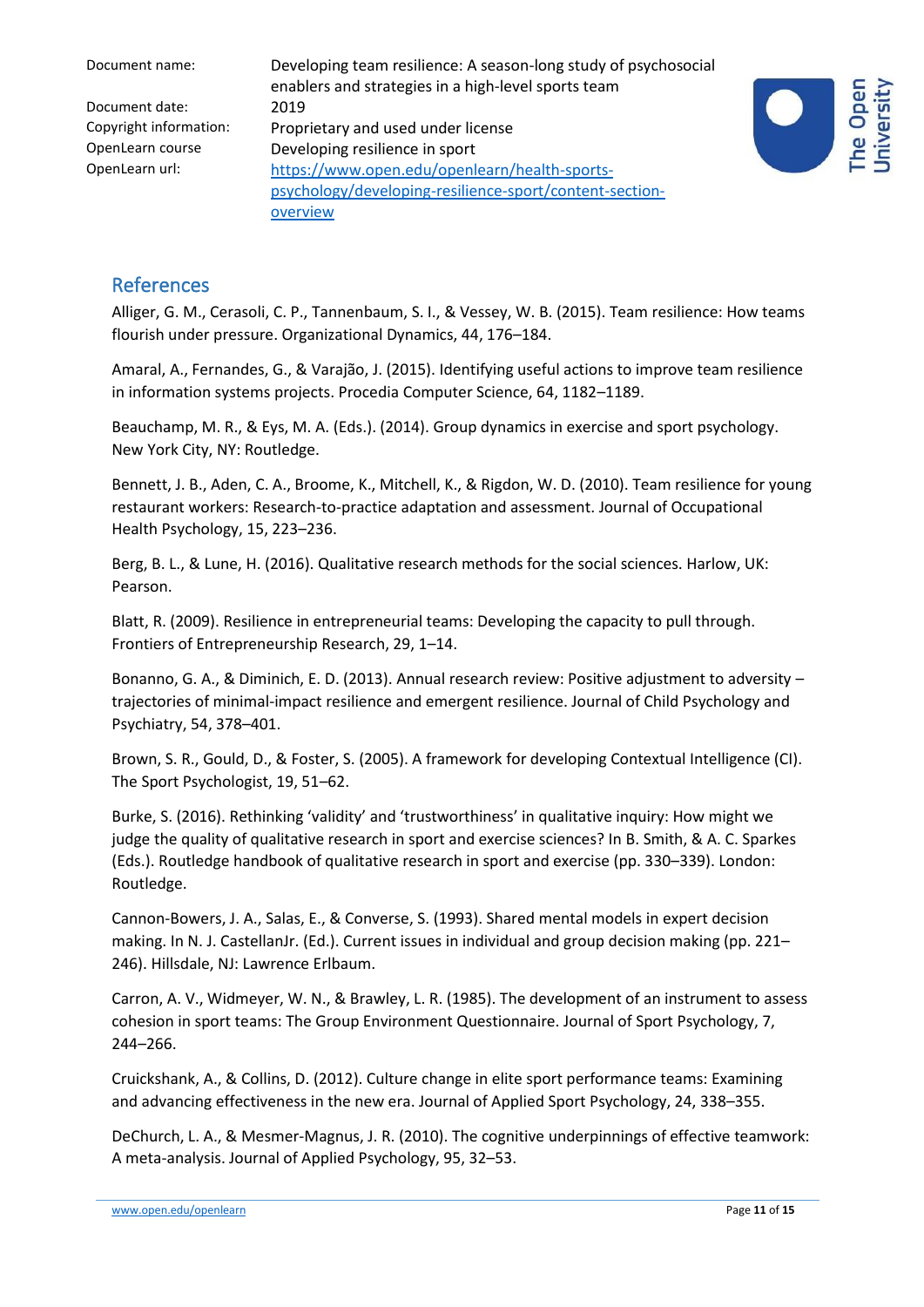Document name: Developing team resilience: A season-long study of psychosocial enablers and strategies in a high-level sports team Copyright information: Proprietary and used under license OpenLearn course Developing resilience in sport OpenLearn url: [https://www.open.edu/openlearn/health-sports](https://www.open.edu/openlearn/health-sports-psychology/developing-resilience-sport/content-section-overview)[psychology/developing-resilience-sport/content-section](https://www.open.edu/openlearn/health-sports-psychology/developing-resilience-sport/content-section-overview)[overview](https://www.open.edu/openlearn/health-sports-psychology/developing-resilience-sport/content-section-overview)



Decroos, S., Lines, R., Morgan, P. B. C., Fletcher, D., Sarkar, M., Fransen, K., Boen, F., & Vande Broek, G. (2017). Development and validation of the characteristics of resilience in sports teams inventory. Sport, Exercise, and Performance Psychology, 6, 158–178.

Delamont, S. (2007). Ethnography and participant observation. In C. Seale, G. Gobo, J. F. Gubrium, & D. Silverman (Eds.). Qualitative research practice (pp. 205–217). London, UK: Sage.

Dew, J. R. (1998). Managing in a team environment. Westport, CT: Quorum.

Driskell, J. E., Salas, E., & Johnston, J. (1999). Does stress lead to a loss of team perspective? Group Dynamics: Theory, Research, and Practice, 3, 291–302.

Eccles, D. W. (2010). The coordination of labor in sports teams. International Review of Sport and Exercise Psychology, 3, 154–170.

Eccles, D. W., & Tran, K. B. (2012). Getting them on the same page: Strategies for enhancing coordination and communication in sports teams. Journal of Sport Psychology in Action, 3, 30–40.

Edmondson, A. C. (1999). Psychological safety and learning behavior in work teams. Administrative Science Quarterly, 44, 350–383.

Egeland, B., Carlson, E., & Sroufe, L. A. (1993). Resilience as process. Development and Psychopathology, 5, 517–528.

El-Shafy, I. A., Delgado, J., Akerman, M., Bullaro, F., Christopherson, N. A. M., & Prince, J. M. (2018). Closed-loop communication improves task completion in pediatric trauma resuscitation. Journal of Surgical Education, 75, 58–64.

Eys, M., Beauchamp, M. R., & Bray, S. R. (2006). A review of team roles in sport. In S. Hanton, & S. D. Mellalieu (Eds.). Literature reviews in sport psychology (pp. 227–256). Hauppauge, NY: Nova Science Publishers.

Eys, M., Bruner, M., & Martin, L. J. (2019). The dynamic group environment in sport and exercise. Psychology of Sport and Exercise, 42, 40–47.

Fetterman, D. M. (2010). Ethnography step-by-step. Thousand Oaks, CA: Sage.

Fletcher, D., & Sarkar, M. (2016a). An introduction to the special issue: Developing resilience. Journal of Sport Psychology in Action, 7, 133–134.

Fletcher, D., & Sarkar, M. (2016b). Mental fortitude training: An evidence-based approach to developing resilience for sustained success. Journal of Sport Psychology in Action, 7, 135–157.

Galli, N. (2016). Team resilience. In R. J. Schinke, K. R. McGannon, & B. Smith (Eds.). Routledge international handbook of sport psychology (pp. 378–386). Abingdon, UK: Routledge.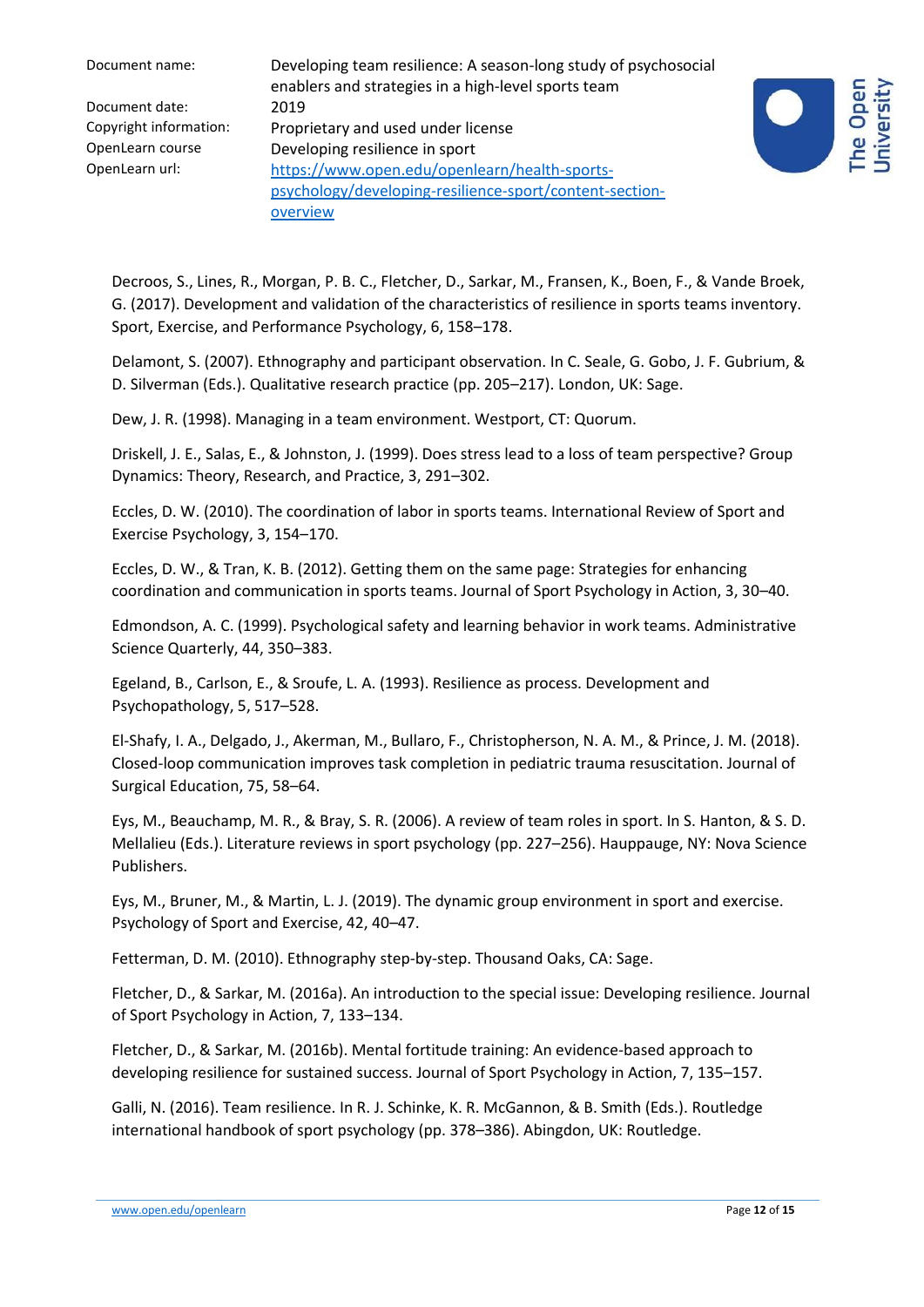Document name: Developing team resilience: A season-long study of psychosocial enablers and strategies in a high-level sports team Copyright information: Proprietary and used under license OpenLearn course Developing resilience in sport OpenLearn url: [https://www.open.edu/openlearn/health-sports](https://www.open.edu/openlearn/health-sports-psychology/developing-resilience-sport/content-section-overview)[psychology/developing-resilience-sport/content-section](https://www.open.edu/openlearn/health-sports-psychology/developing-resilience-sport/content-section-overview)[overview](https://www.open.edu/openlearn/health-sports-psychology/developing-resilience-sport/content-section-overview)



Galli, N., & Gonzalez, S. P. (2015). Psychological resilience in sport: A review of the literature and implications for research and practice. International Journal of Sport and Exercise Psychology, 13, 243–257.

Gobo, G. (2008). Doing ethnography. London, UK: Sage.

Gonzalez, S., Newton, M., Hannon, J., Smith, T. W., & Detling, N. (2018). Examining the process of psychological resilience in sport: Performance, cortisol, and emotional responses to stress and adversity in a field experiment setting. International Journal of Sport Psychology, 49, 112–133.

Gully, S. M., Incalcaterra, K. A., Joshi, A., & Beubien, J. M. (2002). A meta-analysis of team efficacy, potency, and performance: Interdependence and level of analysis as moderators of observed relationships. Journal of Applied Psychology, 87, 819–832.

Hammersley, M., & Atkinson, P. (2007). Ethnography: Principles in practice (3rd ed.). London, UK: Routledge.

Hatfield, E., Cacioppo, J. T., & Rapson, R. L. (1992). Primitive emotional contagion. In M. S. Clark (Ed.). Emotion and social behaviour (pp. 151–177). Newbury Park, CA: Sage.

Heyl, B. S. (2001). Ethnographic interviewing. In P. Atkinson, A. Coffey, S. Delamont, J. Lofland, & L. Lofland (Eds.). Handbook of ethnography. London, UK: Sage.

Hodge, K., Henry, G., & Smith, W. (2014). A case study of excellence in elite sport: Motivational climate in a world champion team. The Sport Psychologist, 28, 60–74.

Hodge, K., & Smith, W. (2014). Public expectation, pressure, and 'avoiding-the-choke': A case study from elite sport. The Sport Psychologist, 28, 375–389.

Jachyra, P., Atkinson, M., & Washiya, Y. (2015). 'Who are you and what are you doing here': Methodological considerations in health and physical education research. Ethnography and Education, 10, 242–261.

Kleinert, J., Ohlert, J., Carron, B., Eys, M., Feltz, D., Harwood, C., ... Sulprizio, M. (2012). Group dynamics in sports: An overview and recommendations on diagnostic and intervention. The Sport Psychologist, 26, 412–434.

Krane, V., & Baird, S. M. (2005). Using ethnography in applied sport psychology. Journal of Applied Sport Psychology, 17, 87–107.

Kuppens, T., & Yzerbyt, V. Y. (2012). Group-based emotions: The impact of social identity on appraisals, emotions, and behaviors. Basic and Applied Social Psychology, 34, 20–33.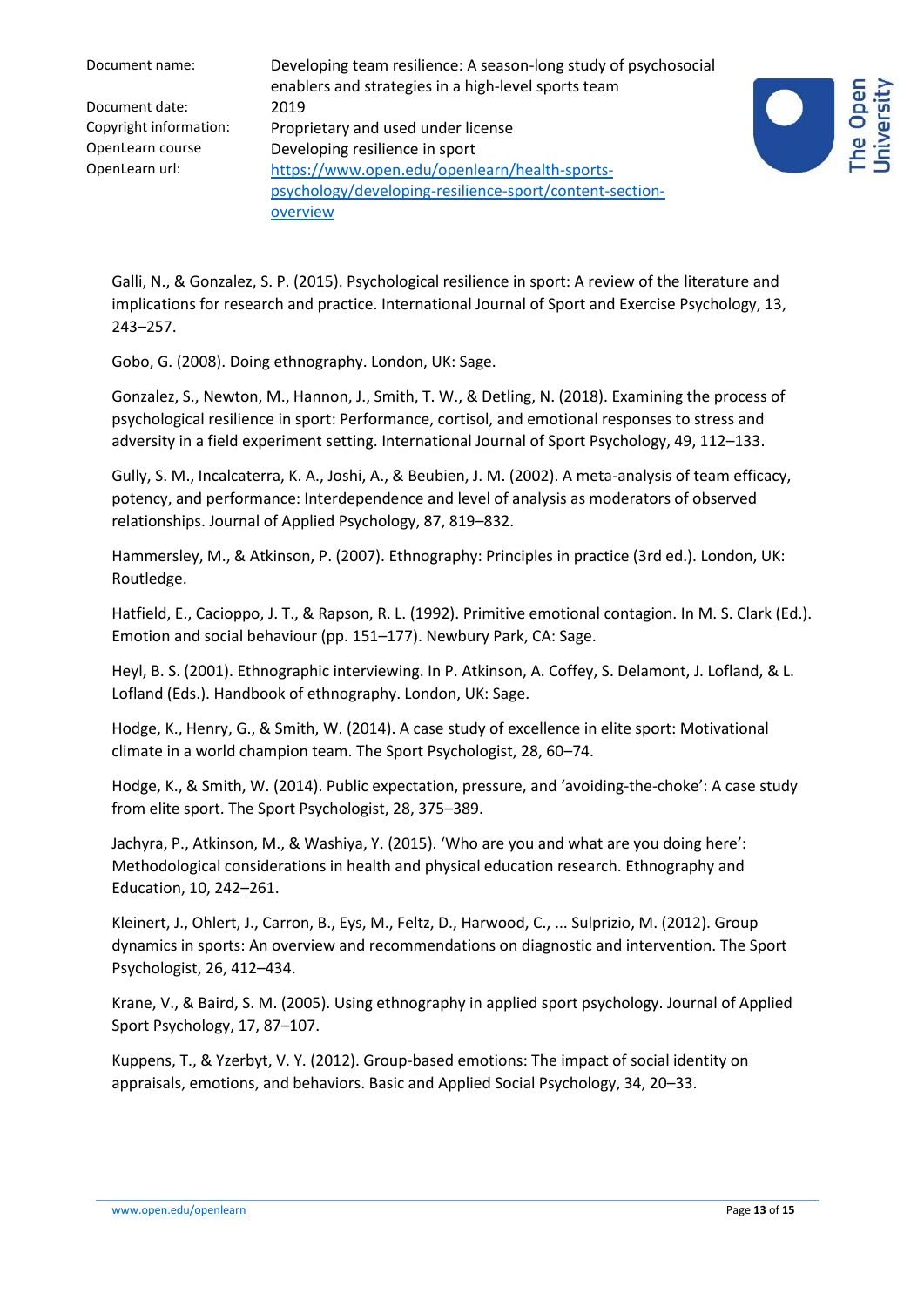Document name: Developing team resilience: A season-long study of psychosocial enablers and strategies in a high-level sports team Copyright information: Proprietary and used under license OpenLearn course Developing resilience in sport OpenLearn url: [https://www.open.edu/openlearn/health-sports](https://www.open.edu/openlearn/health-sports-psychology/developing-resilience-sport/content-section-overview)[psychology/developing-resilience-sport/content-section](https://www.open.edu/openlearn/health-sports-psychology/developing-resilience-sport/content-section-overview)[overview](https://www.open.edu/openlearn/health-sports-psychology/developing-resilience-sport/content-section-overview)



Levitt, H. M., Motulsky, S. L., Wertz, F. J., Morrow, S. L., & Ponterotto, J. G. (2017). Recommendations for designing and reviewing qualitative research in psychology: Promoting methodological integrity. Qualitative Psychology, 4(1), 2–22.

Lofland, J., Snow, D., Anderson, L., & Lofland, L. H. (2006). Analyzing social settings: A guide to qualitative observation and analysis. Belmont, CA: Wadsworth.

Mannay, D., & Morgan, M. (2015). Doing ethnography or applying a qualitative technique?: Reflections from the 'waiting field'. Qualitative Research, 166–182.

Martin, L., Bruner, M., Eys, M., & Spink, K. (2014). The social environment in sport: Selected topics. International Review of Sport and Exercise Psychology, 7, 87–105.

Mathieu, J., Maynard, T. M., Rapp, T., & Gilson, L. (2008). Team effectiveness 1997-2007: A review of recent advancements and a glimpse into the future. Journal of Management, 34, 410–476.

Meneghel, I., Salanova, M., & Martínez, I. M. (2016). Feeling good makes us stronger: How team resilience mediates the effect of positive emotions on team performance. Journal of Happiness Studies, 17, 239–255.

Morgan, P. B. C., Fletcher, D., & Sarkar, M. (2013). Defining and characterizing team resilience in elite sport. Psychology of Sport and Exercise, 14, 549–559.

Morgan, P. B. C., Fletcher, D., & Sarkar, M. (2015). Understanding team resilience in the world's best athletes: A case study of a rugby union world Cup winning team. Psychology of Sport and Exercise, 16, 91–100.

Morgan, P. B. C., Fletcher, D., & Sarkar, M. (2017). Recent developments in team resilience research in elite sport. Current Opinion in Psychology, 16, 159–164.

Rock, P. (2001). In P. Atkinson, A. Coffey, S. Delamont, J. Lofland, & L. Lofland (Eds.). Handbook of ethnography (pp. 26–38). London, UK: Sage.

Rodríguez-Sánchez, M. A., & Perea, M. V. (2015). The secret of organization success: A revision on organizational and team resilience. International Journal of Emergency Services, 4, 27–36.

Roulston, K. (2010). Reflective interviewing: A guide to theory and practice. London, UK: Sage.

Salas, E., Sims, D. E., & Burke, C. S. (2005). Is there a "big five" in teamwork? Small Group Research, 36, 555–599.

Schensul, S. L., Schensul, J. J., & LeCompte, M. D. (2013). Initiating ethnographic research: A mixed methods approach. Plymouth, UK: AltaMira Press.

Silk, M. (2005). Sporting ethnography: Philosophy, methodology and reflection. In D. Andrews, D. Mason, & M. Silk (Eds.). Qualitative methods in sports studies (pp. 65–103). Oxford, UK: Berg.